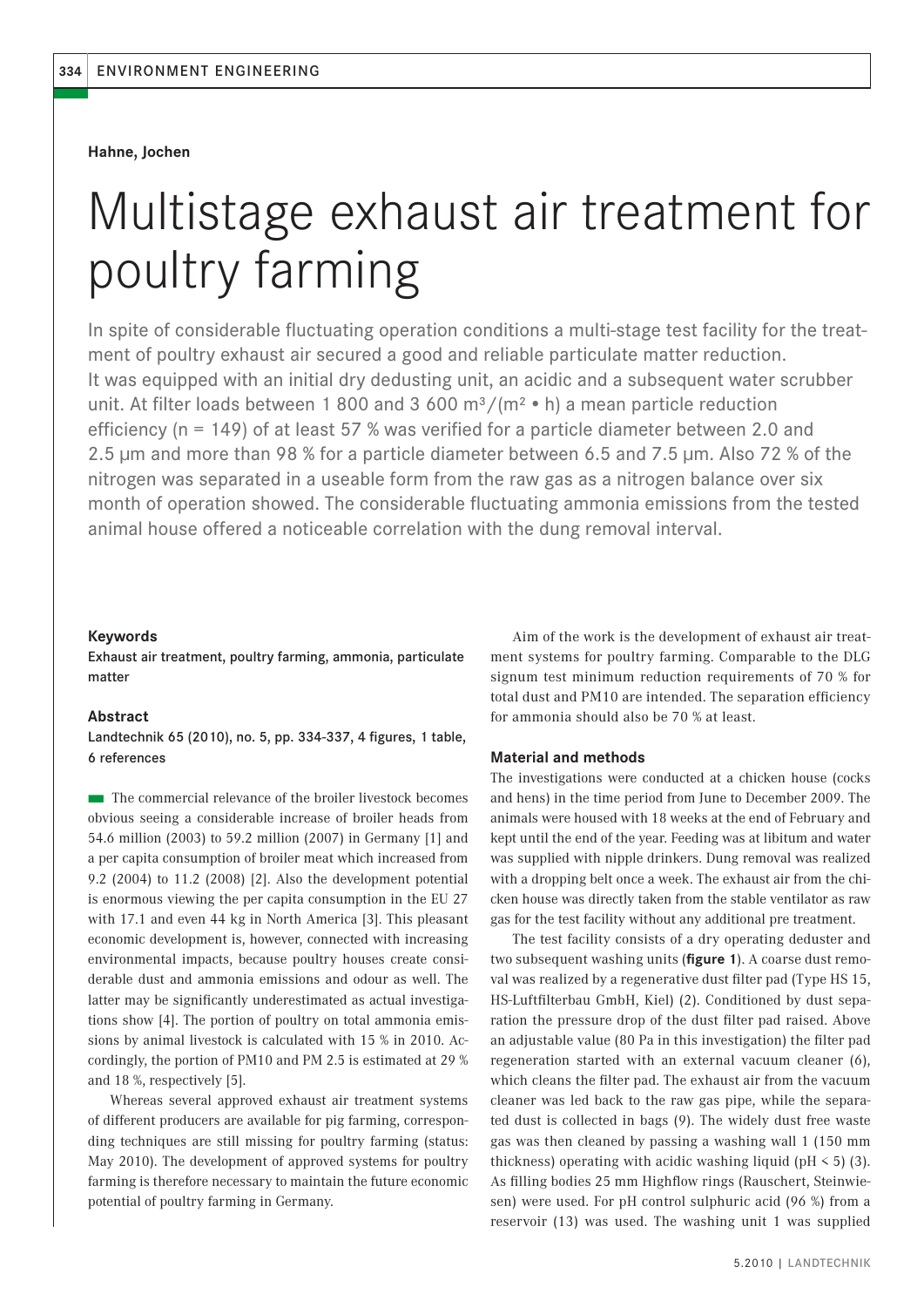from a separated reservoir (7) with an individual elutriation pipe (10). The pH value in washing unit 1 was controlled below 5 with concentrated sulphuric acid. After this followed a second washing unit 2, identical in construction (4) which is supplied with water from a separated reservoir (8) and also equipped with an elutriation pipe (11). The irrigation density was 4 m<sup>3</sup>/(m<sup>2</sup> • h) in washing unit 1 and 3.2 m<sup>3</sup>/(m<sup>2</sup> • h) in washing unit 2. Both water reservoirs dispose of a fresh water supply (12) and an automatic water level control. After passing washing unit 2 the clean gas is released from the test facility (5). The mean filter loading rate was  $2880 \text{ m}^3/(\text{m}^2 \cdot \text{h})$ .

Two aerosol spectrometers (Grimm, Ainring), identical in construction, were used to assess the particle separation efficiency. Ammonia was measured quasi online with a FT-IR spectrometer (Ansyco, Karlsruhe), nitrogen monoxide and nitrogen dioxide were also measured quasi online with an Environnement S.A. CLD chemiluminescence detector (Ansyco, Karlsruhe). For assessing the air flow an ultrasonic flow meter (Sick AG, Reute) was used. For water analyses ammonia was measured by distillation (DIN 38406 part 5). Nitrite and nitrate was measured with HPLC at 210 nm.

### **Results**

The composition of exhaust air from the chicken house showed considerable fluctuations (table 1). High ammonia concentrations were observed in March and from October to December. In the period between July and September the average daily values in the raw gas were nearly constant below 5 ppm. The ammonia emissions showed a noticeable correlation with the weekly dust removal intervals (figure 2). After dung removal the NH<sub>2</sub> emission was very low but increased significantly till the next dung removal.

The measurements were done simultaneously in raw and clean gas with two identical Grimm aerosol spectrometers and the mean particle separation efficiency was calculated from all in all 149 measurements, each with 30 minutes measuring time. Results show a mean particle separation efficiency of at least 57 % for the 2.0-2.5 μm particle fraction and 98 % for the  $6.5$ -7.5  $\mu$ m particle fraction at filter loading rates between 1,800 and  $3,600 \text{ m}^3/\text{m}^2 \cdot \text{h}$  (**figure 3**). If bigger particles appeared in raw gas, they were separated nearly complete. The results also show some influence of the surface load on the particle separation efficiency. At low surface loads the separation efficiency decreased slightly.

A nitrogen balance from June to December 2009 with all nitrogen inputs and outputs with the exception of  $N<sub>2</sub>O$  (gas analysis was not available then) and the nitrogen portion in the dust showed a nitrogen reduction efficiency of nearly 72 % (**figure 4**). 64.8 % of the input nitrogen was separated in washing unit 1. Another 9.4 % was separated in washing unit 2. The nitrogen separation efficiency at mean filter loading rates of 2.880 m<sup>3</sup>/(m<sup>2</sup> • h) should be improved by additional measures.

# Fig. 1 $\overline{2}$ 3  $\overline{4}$ 5 6 8  $10$  $11$  $12$ 13

Configuration of the test facility for the cleaning of poultry exhaust air (1: raw gas; 2: filter fleece; 3: scrubber wall 1; 4: scrubber wall 2; *5: clean gas; 6: fl eece exhaustion; 7: water tank 1; 8: water tank 2; 9: dust removal; 10: elutriation water tank 1; 11: elutriation water tank 2; 12: fresh water supply; 13: sulphuric acid supply)* 

## **Conclusions**

An effective particle reduction efficiency of at least 57 % (PM 2.0-2.5) and 98 % (PM 6,5-7.5 μm) respectively, can be secured with the described multi-stage exhaust air cleaning process at filter loading rates from 1,800 to 3,600 m<sup>3</sup>/(m<sup>2</sup> · h). A nitrogen balance over a time period of six month showed a separation efficiency of 72 %.

#### **Literature**

- [1] Entwicklung der deutschen Landwirtschaft (2009). In: Landwirtschaft in Deutschland und der Europäischen Union 2009, Hg. Statistisches Bundesamt Wiesbaden
- [2] Schierhold, S. (2009): Jetzt noch einsteigen? DLG-Mitteilungen 124 (12), S. 26–30
- [3] Hähnchenfleisch: Europäischer Markt knapp versorgt Weltweit steigender Verbrauch in 2009 (2009). www.animal-health-online.de, Zugriff am 12.11.2009
- [4] Gärtner, A.; Gessner, A.; Müller, F. und R. Both (2009): Ermittlung der Geruchsemissionen einer Hähnchenmastanlage. Gefahrstoffe – Reinhaltung der Luft 69, S. 485–489
- [5] Dämmgen, U. et al. (2008): Strategien zur Verminderung der Feinstaubbelastung, UFO-Plan-Vorhaben 206 43 200/01, unveröffentlichter Projektbericht für das UBA
- [6] Abluftreinigungsanlagen (z. B. Biofilter) in der Tierhaltung (2010). Hg. Landkreis Cloppenburg, Kreisverwaltung, www.lclp.de/2\_kreisverwaltung/kv\_bauen\_abluftreinigungsanlagen.shtml, Zugriff am 28.07.2010

## **Author**

Dr. rer. nat. Jochen Hahne is member of the scientific staff at Institut für Agrartechnologie und Biosystemtechnik des Bundesforschungsinstitutes für ländliche Räume, Wald und Fischerei (von Thünen-Institut), Bundesallee 50, 38116 Braunschweig, E-Mail: jochen.hahne@vti-bund.de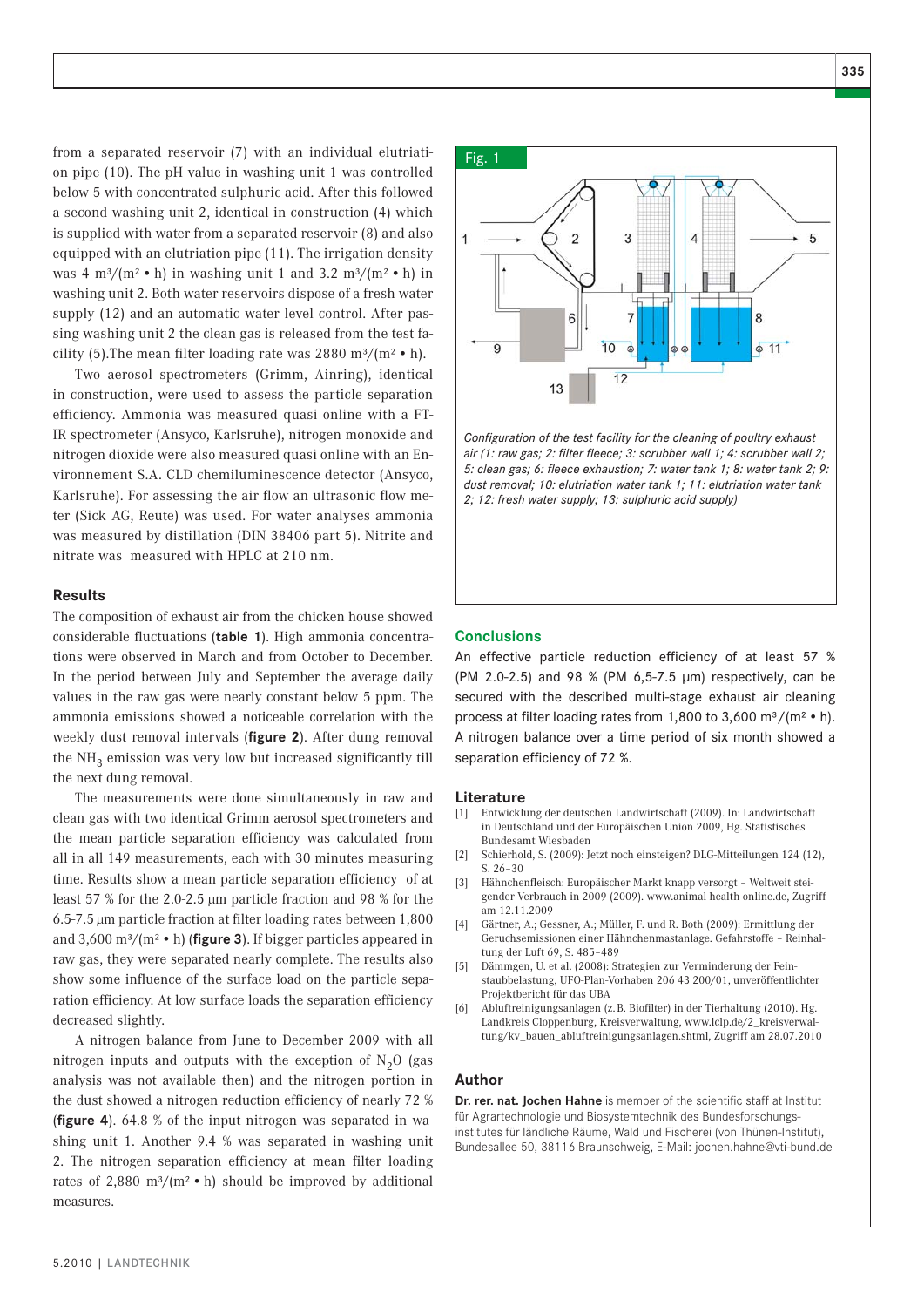## Table 1

*Mean composition (n = 1 707) and fluctuation range of the chicken house exhaust air in the time period from June to December 2009* 

| Parameter<br><b>Parameter</b>                              | <b>Mittelwert</b><br>Mean | <b>Minimum</b><br><b>Minimum</b> | <b>Maximum</b><br><b>Maximum</b> |
|------------------------------------------------------------|---------------------------|----------------------------------|----------------------------------|
| Temperatur/Temperature [°C]                                | 21,2                      | 18,4                             | 33,7                             |
| Relative Feuchte/Relative humidity [%]                     | 57,9                      | 33,5                             | 78,2                             |
| Schwefelwasserstoff/Hydrogen sulfide [ppm]                 | 1,0                       | $\Omega$                         | 4,9                              |
| Methan/Methane [ppm]                                       | 3,2                       | 1,1                              | 7,2                              |
| Gesamt org. Kohlenstoff/Total organic carbon [ppm]         | 2,7                       | 1,5                              | 5,5                              |
| Kohlenmonoxid/Carbon monoxide [ppm]                        | $\Omega$                  | $\Omega$                         | 0,2                              |
| Ammoniak/Ammonia [ppm]                                     | 5,7                       | $\Omega$                         | 30,0                             |
| Kohlenstoffdioxid / Carbon dioxide [ppm]                   | 1055                      | 266                              | 3 2 2 7                          |
| Stickstoffmonoxid/Nitrogen monoxide [ppm]                  | $\Omega$                  | $\Omega$                         | 0,1                              |
| Gesamt-Staub/Total dust [mg/m <sup>3</sup> ] <sup>1)</sup> | 0,8                       | 0,1                              | 13,3                             |

1) Laseroptisches Verfahren nach Sick/*Laser optical Sick method.*